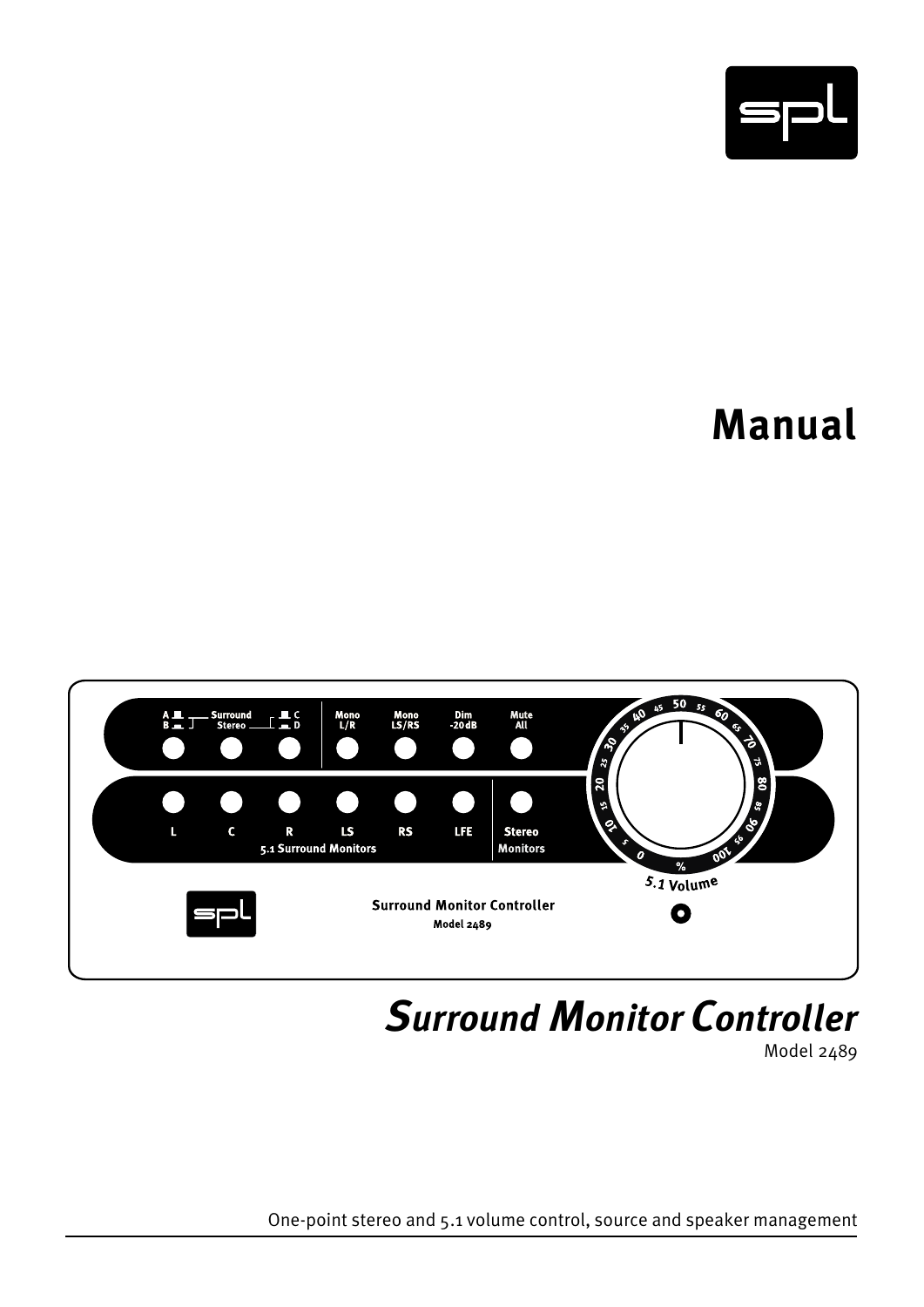Version 1.0 – 6/2004 R &D: Wolfgang Neumann

The information in this document has been carefully compiled and verified and is assumed to be correct. However, Sound Performance Lab (SPL) reserves the right to modify the product described in this manual at any time without prior notice. This document is the property of SPL and may not be copied or reproduced in any manner, in part or fully, without prior authorization by SPL.

Limitation of Liability:

In no event shall SPL be liable for any damages, including loss of data, lost profits, cost of cover or other special, incidental, consequential or indirect damages arising from the use of the unit, however caused and on any theory of liability. This limitation will apply even if SPL or an authorized dealer has been advised of the possibility of such damage.

SPL electronics GmbH Sohlweg 55 41372 Niederkruechten Tel. +49 (0) 216 398340 Fax +49 (0) 216 398 3420 E-Mail: info@soundperformancelab.com www.soundperformancelab.com

 $\epsilon$ 

© 2004 SPL electronics GmbH. All rights reserved. All brand and product names are registered trademarks or trademarks of their respective owners.

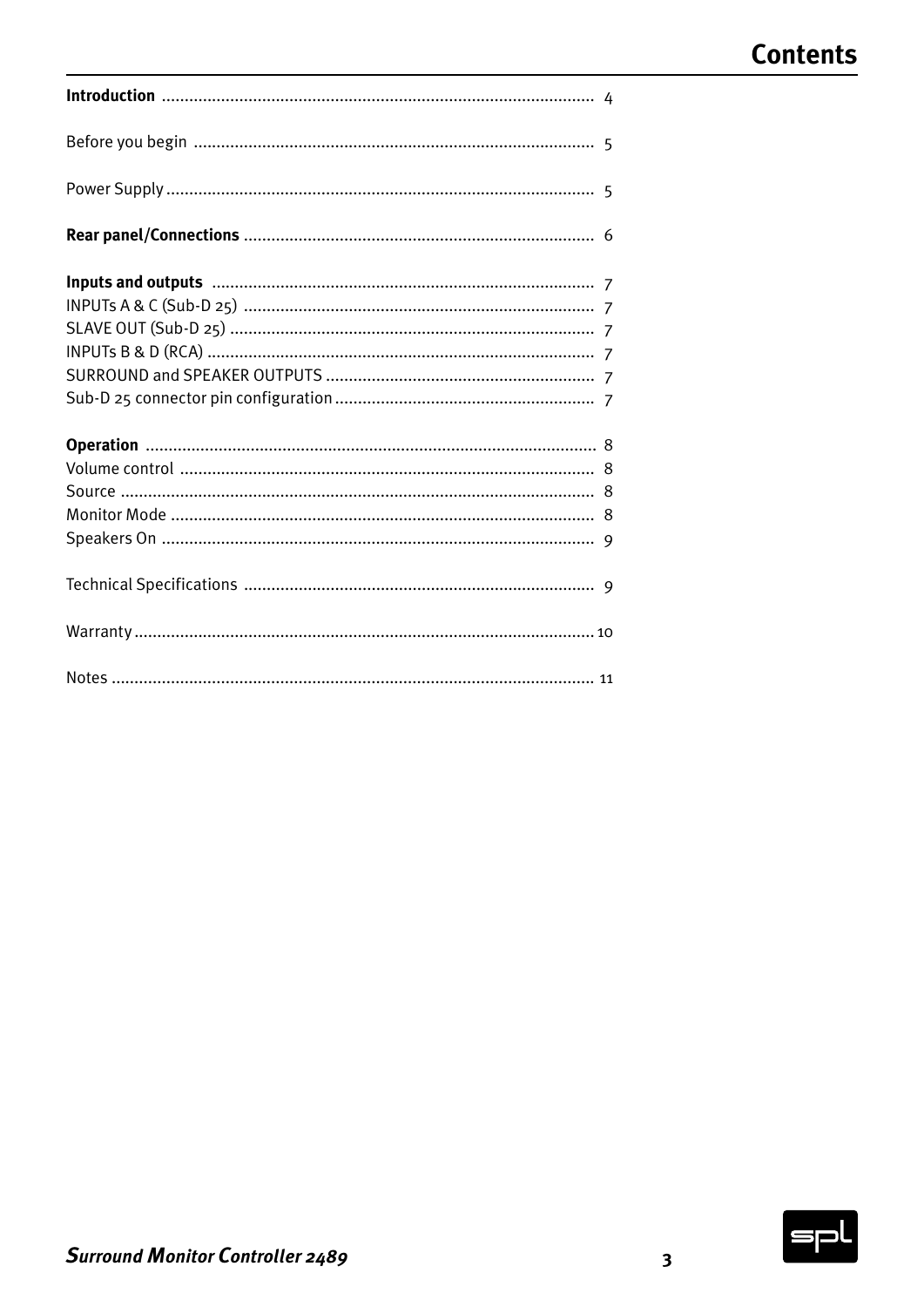# **Introduction**

The SPL Surround Monitor Controller (SMC) is a one-point analog volume control and switching matrix for system-independent 5.1 surround and stereo monitoring. Designed to provide only the necessary functions with excellent audio quality, the SMC offers a uniquely cost-effective stereo and surround speaker and source management solution for essentially any audio application:

- Surround and stereo production
- DVD-V, DVD-A, SACD and DTS authoring
- Film and video postproduction
- Video and game production
- A/V and multimedia production
- Audiophile home entertainment systems

The advantages of the SMC become especially apparent in combination with modern audio and video production tools such as ProTools™, Nuendo™, Cubase™, Logic™, Deck™, etc. Monitor levels and source management can be handled independently of the software and with virtually no loss in quality. You no longer need to set up additional aux sends or an alternative surround master for monitoring. In addition, you won't have to worry about over- or underdriving the converters due to monitor levels.

One of the SMC's biggest advantages is the possibility to manage several input sources: comparing and monitoring SACD or DVD material is much easier than having to import all of your audio files and set up monitor mixes – not to mention the conversion of multichannel audio.

Standard A/V receivers are often used for this task. The problem with this is that the audio has to be either AD/DA converted or manipulated by signaldegenerating control circuitry (VCAs, DACs etc.) for volume control, so you never hear the unadulterated audio – especially frustrating when you're working on SACD or DVD-A projects.

In addition to a surround speaker set, a stereo pair can be connected to and managed by the SMC. A Sub-D input connector provides six surround and two stereo input channels. Eight additional RCA connectors allow easy connection of SACD, DVD, CD or DAT players. A slave output allows the stereo or surround input signal to be routed directly to a recording device. Volume control is handled by a discrete six-layer potentiometer and all switching functions by extremely durable precision pushbuttons.

SPL's renowned electronic balancing circuitry forms the basis for the SMC's I/O architecture. Its extended frequency range up to 100 kHz, exceptional dynamic spectrum and excellent common mode rejection ensure specs that exceed SACD standards, as only highest quality analog circuitry can provide.

The SMC's rugged and ergonomic steel-blue desktop enclosure with its slanted front panel harmonizes perfectly with desktop production environments.

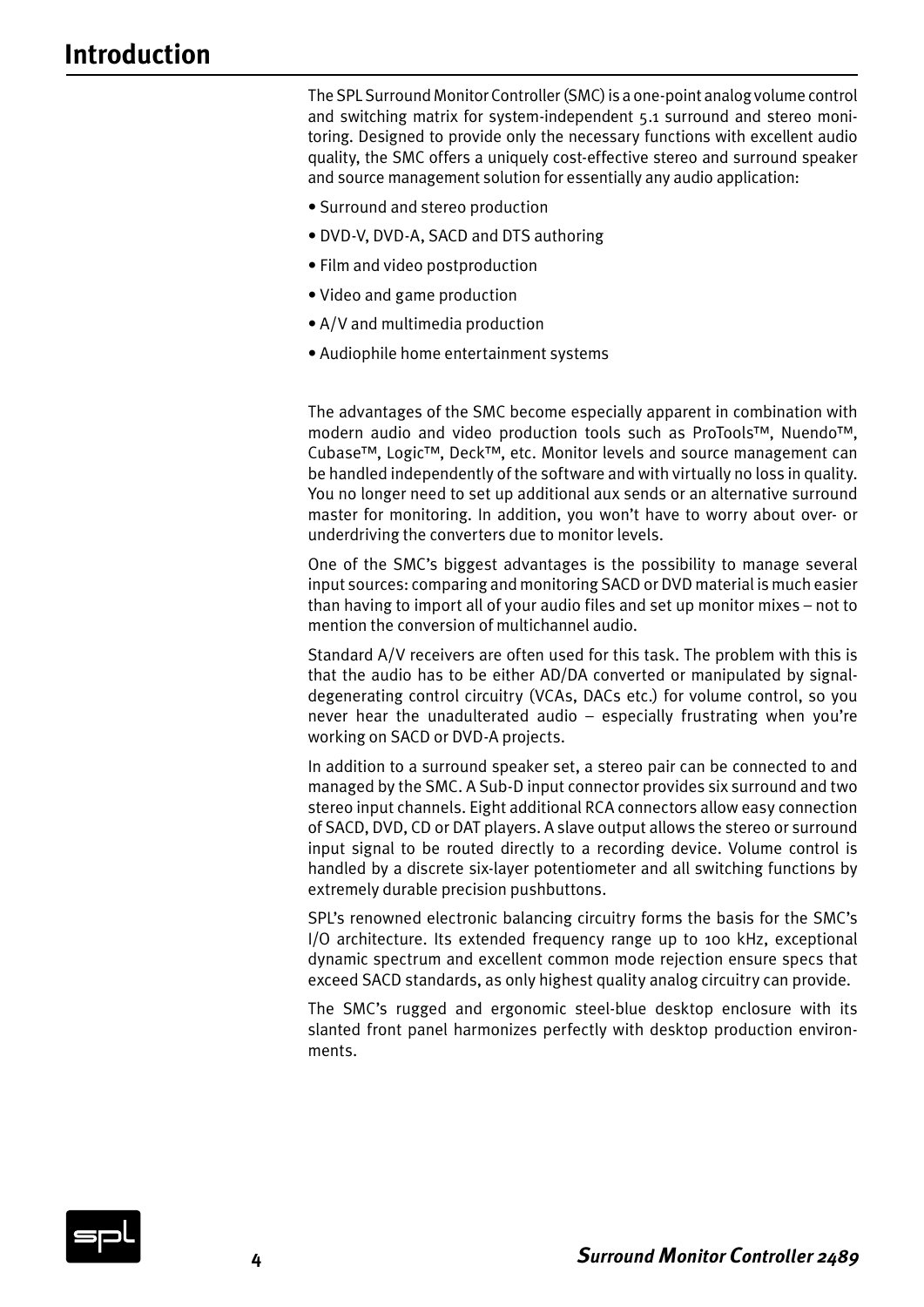**Before you begin**

**IMPORTANT:** Before connecting the SMC or any other equipment turn off all power at all units.

It makes good sense to think about where you place your SMC before connecting it. It should be positioned so that you can easily reach it, but there are other considerations. Try not to place it near heat sources or in direct sunlight, and avoid exposure to excessive vibrations, dust, heat, cold or moisture. It should also be kept away from transformers, motors, power amplifiers and digital processors. In addition, please:

- Do not open the case. You may risk electric shock and damage to your equipment.
- Leave repairs and maintenance to a qualified service technician. Should foreign objects fall inside the case, contact your authorized dealer or support person.
- To avoid electric shock or fire hazards, do not expose your unit to rain or moisture.
- In case of lightning, unplug the unit. Always unplug the cable by pulling on the plug only; never pull on the cable.
- Never force a switch or knob.
- Use a soft, lint-free cloth to clean the case. Avoid cleaning agents as they may damage the unit.





# **Power Supply**

The SMC's power supply was carefully engineered to provide clean and consistent current – an important prerequisite for excellent audio. Built around a toroidal transformer, the power supply generates a minimal electromagnetic field with no hum or mechanical noise. The output side is filtered by an RC circuit to extract noise and hums inherent in commercial AC power.

All audio-related components are fed by two separate voltage regulators to minimize disturbance from other components.

An AC power cord is included for connection to the standard 3-prong IEC connector. The transformer, power cord and IEC connector are VDE, UL and CSA approved. The AC fuse is rated at 315mA (230V version) or 630mA (115V version).

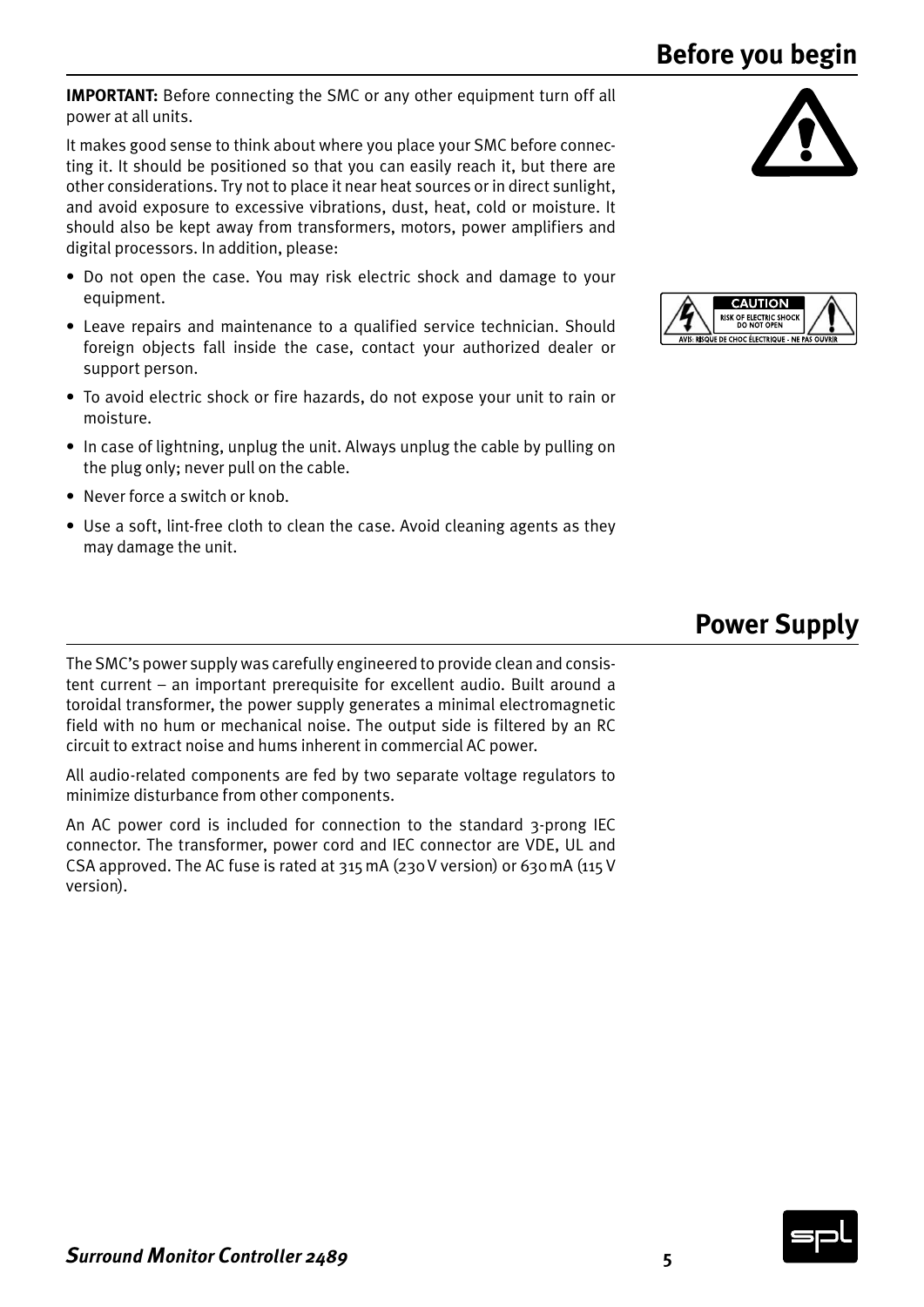# **Rear panel/connections**



*Graphics courtesy of TASCAM Germany (www.tascam.de) and Christian Preissig, media dell' arte - text&ton, E-Mail: media\_dell\_arte@mac.com*

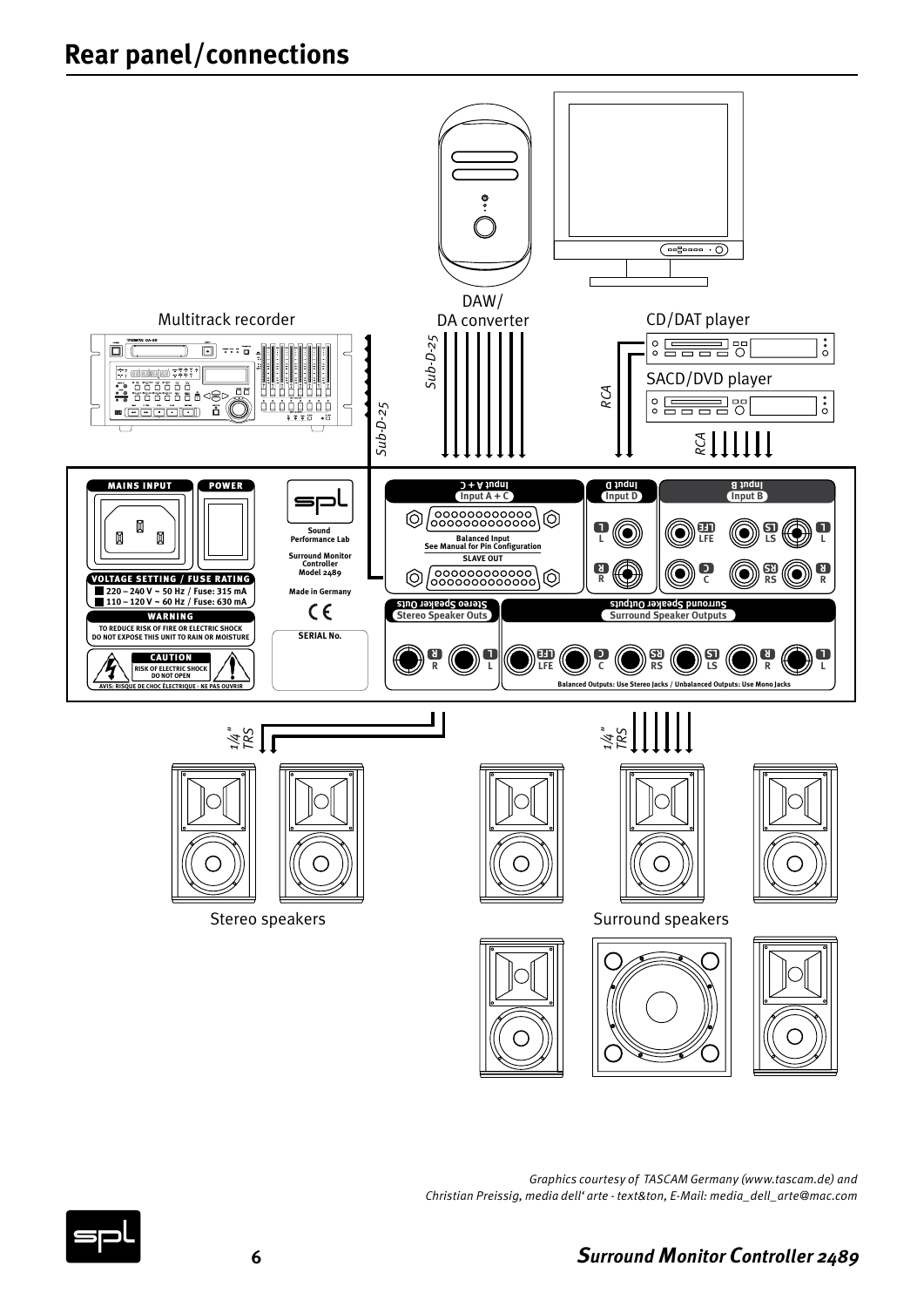The SMC enclosure is EMC-safe and effectively shielded against HF interference. Nonetheless, you should carefully consider where you place the unit to avoid electrical disturbances. The SMC and all devices to be connected should be turned off before connections are made or change to avoid damage to your speakers and ears.

# **Inputs and outputs**

**INPUT A & INPUT C** (Sub-D 25; analog)

This Sub-D connector provides balanced connections for INPUT A & INPUT C (INPUT A for six surround channels, INPUT C for two stereo channels). Use this connector for your multichannel source, i.e. DAW or DA converter.

#### **SLAVE OUT** (Sub-D 25; analog)

The SLAVE OUT provides a direct output of the INPUT A & INPUT C signals for connection to external equipment e.g. recorders, leaving the converter outputs free.

#### **INPUT B & INPUT D** (RCA)

Eight RCA input connectors are available for six surround channels and two stereo channels. INPUT B provides surround connection for SACD or DVD players, while INPUT D provides connection for stereo sources such as DAT or CD players.

**Tip:** If a recording device is connected to the SLAVE OUT, its outputs can be connected to INPUT B for tape monitoring purposes.

#### **SURROUND and SPEAKER OUTPUTS** (1/4" TRS)

Eight balanced, 1/4"TRS connectors allow connection of a six-channel surround speaker set and a stereo speaker pair. Use standard mono 1/4" plugs for unbalanced connections.

### **Sub-D 25 connector pin configuration**

The pin configuration complies with the TASCAM standard.



**G = Ground, C = cold (-), H = hot (+)**





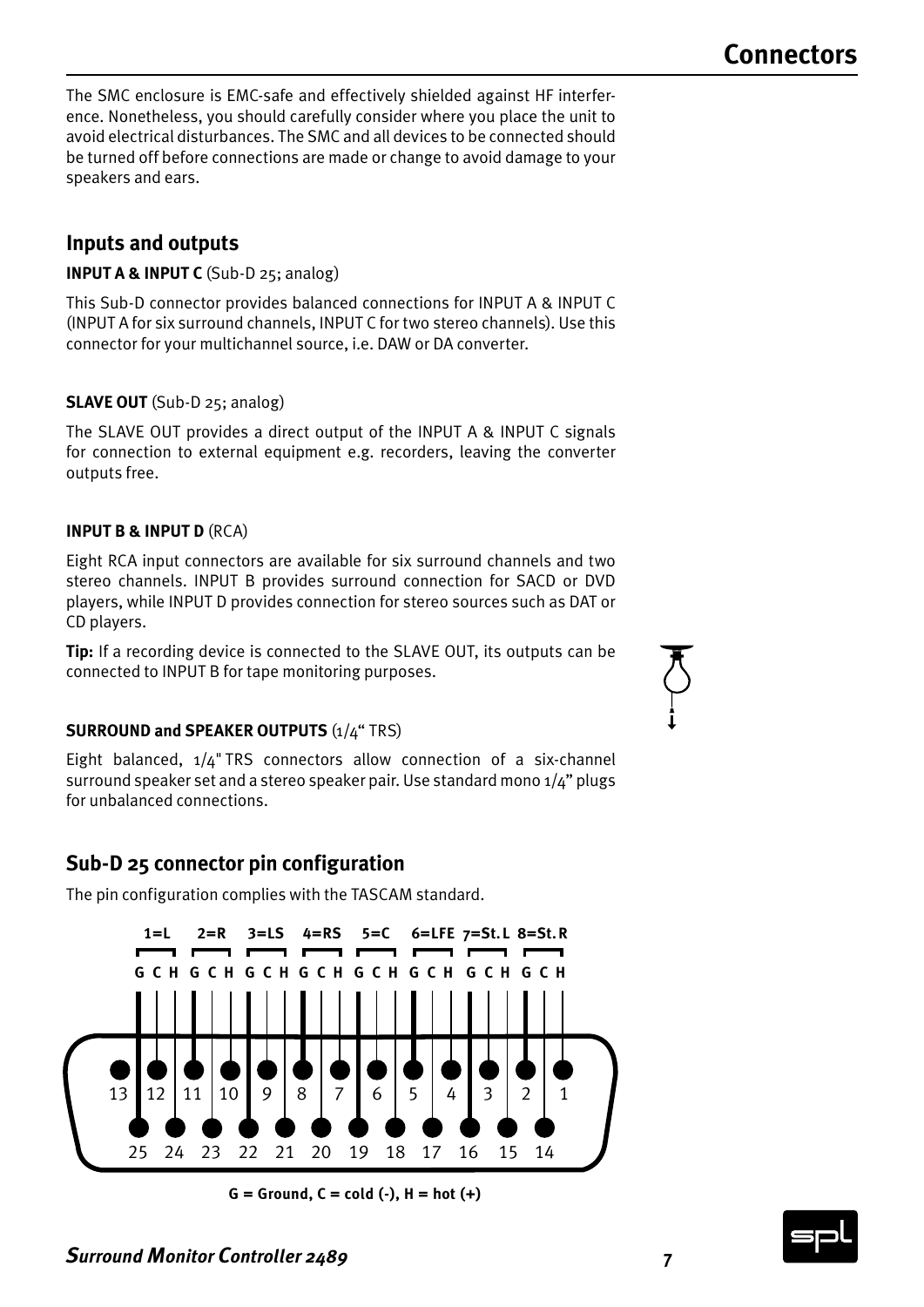# **Operation**



### **Volume Control**

The volume is centrally controlled for all channels via a discrete six-level potentiometer with an extremely linear curve. The potentiometer controls the audio signals directly without any signal-degenerating circuitry such as VCAs or DACs, which tend to create tolerances between channels as well as distortion. The white circle with the potency scale can be easily marked using a pencil.

# **Source Buttons Surround A/B and Stereo C/D**

The source buttons Surround A/B and Stereo C/D allow easy switching between surround and stereo sources (inputs). Two surround and two stereo sources are available.

The middle button selects between surround and stereo sources. When depressed (in), the stereo sources are active; when not depressed (out) the surround sources are selected.

The left button selects either surround source A (out) and B (in), while the right button selects either stereo source C (out) or D (in).

### **Monitor Mode Buttons (Mono, Dim, Mute All)**

The Monitor Mode buttons provide various monitoring functions: MONO L/R, MONO LS/RS, DIM -20 and MUTE ALL.

MONO L/R and MONO LS/RS switches the front L and R channels and the rear LS and RS channels to mono, respectively, and can be used to check phase correlation. The MONO LS/RS mode has no effect when a stereo speaker pair is selected.

DIM lowers the monitor volume by -20 dB without changing the volume pot setting, for example to control a mix at low volume (or to answer the phone…).

MUTE ALL does exactly what it says: it mutes all speaker outputs.

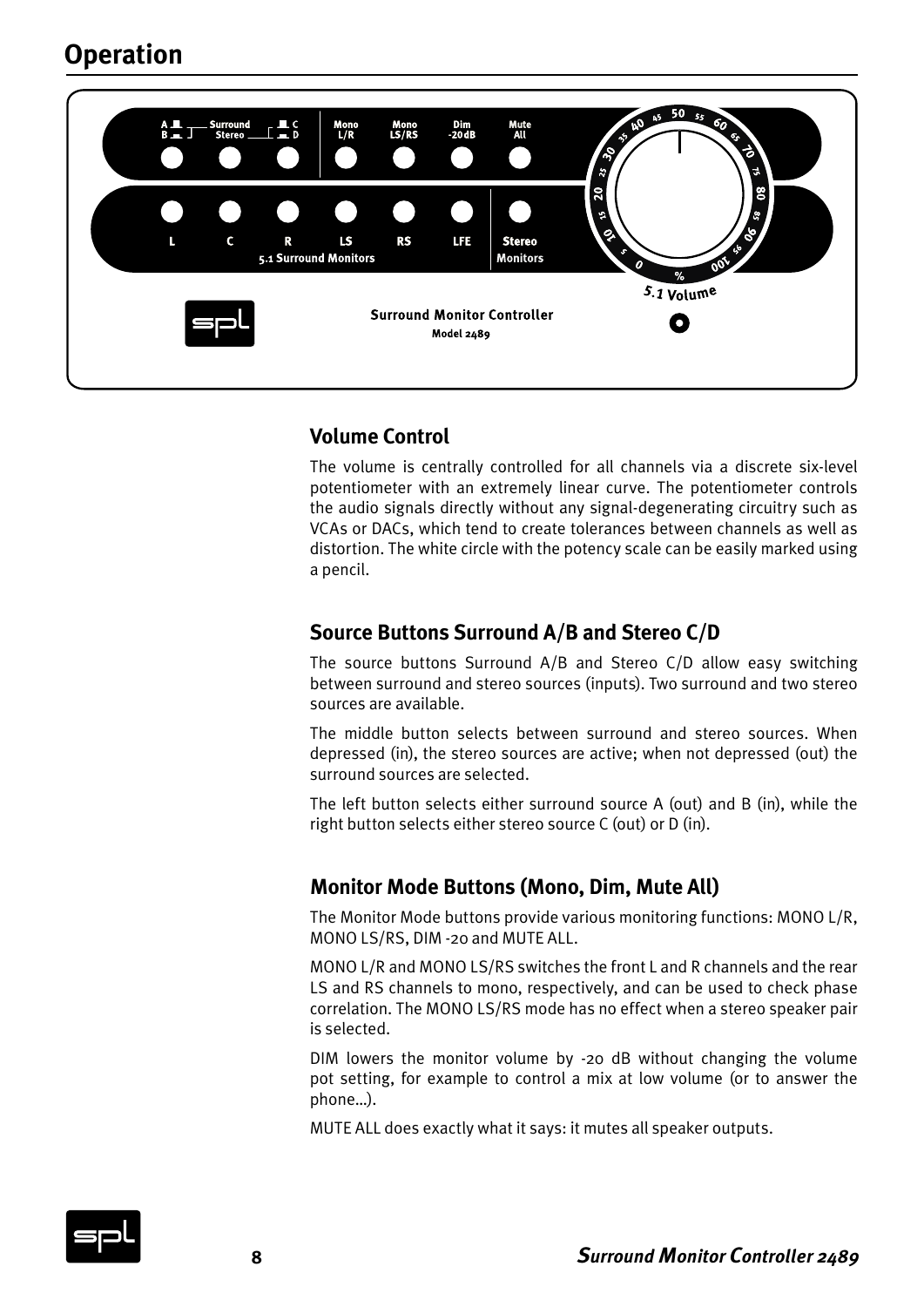### **Speaker Buttons**

The speaker buttons enable each surround speaker output (L, C, R, LS, RS, LFE) and the stereo pair output to be switched on (pressed) and off independently.

**Tip:** If you are not using a surround speaker set, you can connect two stereo speaker pairs to the SMC. Simply connect one pair to the Stereo Speaker Outputs and the second pair to the Surround Speaker Outputs L and R.



# **Technical Specifications**

| Input Impedance<br>Balanced (Sub-D)<br>Unbalanced (RCA)                  | 50kOhms<br>>10 kOhms                               |
|--------------------------------------------------------------------------|----------------------------------------------------|
| Output Impedance<br>Balanced (1/4" TRS)                                  | <600 Ohms                                          |
| THD+N<br>-10 dB (Input level)<br>o dB<br>$+10$ dB<br>$+18$ dB<br>$+22dB$ | $0.04\%$<br>0.01%<br>0.006%<br>0.002%<br>$0.1\%$   |
| Noise, A-weighted                                                        | $-98$ dB                                           |
| Maximum Input Level                                                      | $+22$ dB                                           |
| Dynamic Response                                                         | 120 dB                                             |
| <b>Common Mode Rejection</b><br>@ 100 Hz<br>@1kHz<br>@10kHz<br>@100kHz   | >70 dBu<br>>70 dBu<br>>6odBu<br>>50 dBu            |
| <b>Frequency Response</b>                                                | 10 Hz-100 kHz (-3 dB)                              |
| Phase                                                                    | -36° (10 Hz-120 kHz, -3 dB center frequency)       |
| Phase (linear)                                                           | 20 Hz-100 kHz                                      |
| Dimensions H x W x D:                                                    | 91 x 272 x 220 mm (3 9/16" x 10 11/16" x 8 21/32") |
| Weight                                                                   | $2.3$ kg $(5$ lbs)                                 |

*SPL reserves the right to make technical changes without prior notice.*

### *Surround Monitor Controller 2489* **9**

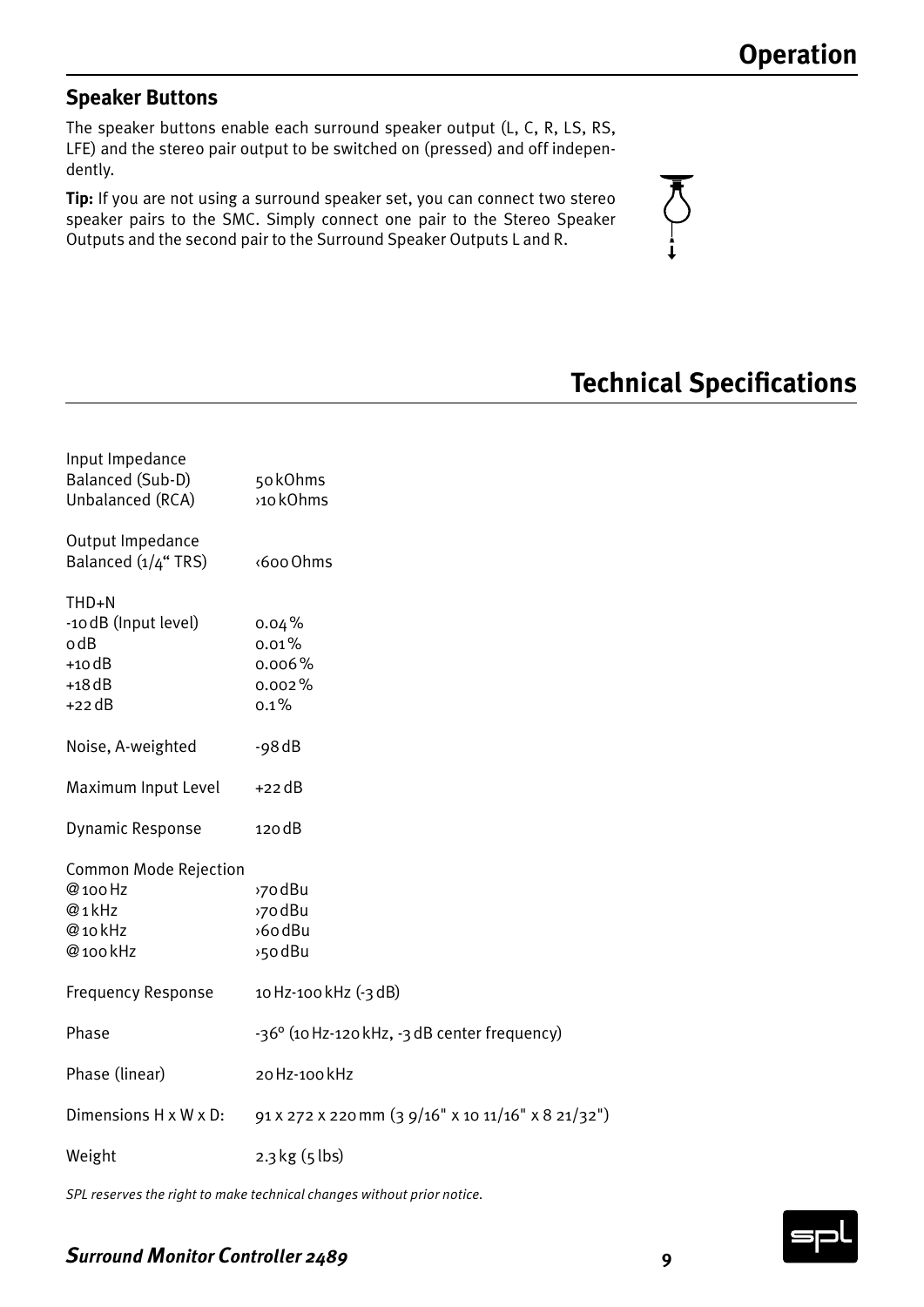All SPL products come with a two-year manufacturer's guarantee against defects in material or assembly from the date of purchase.

End users are supported in the two-year guarantee through their distributor or dealer. In such cases, please contact your dealer for full guarantee conditions and service.

Direct SPL product support requires product registration. Please fill out the guarantee card enclosed in the package legibly in printed letters and send it directly to SPL.

Or use the **online registration** form that may be reached at **www.soundperformancelab.com** (international clients) or **www.spl-usa.com** (US clients).